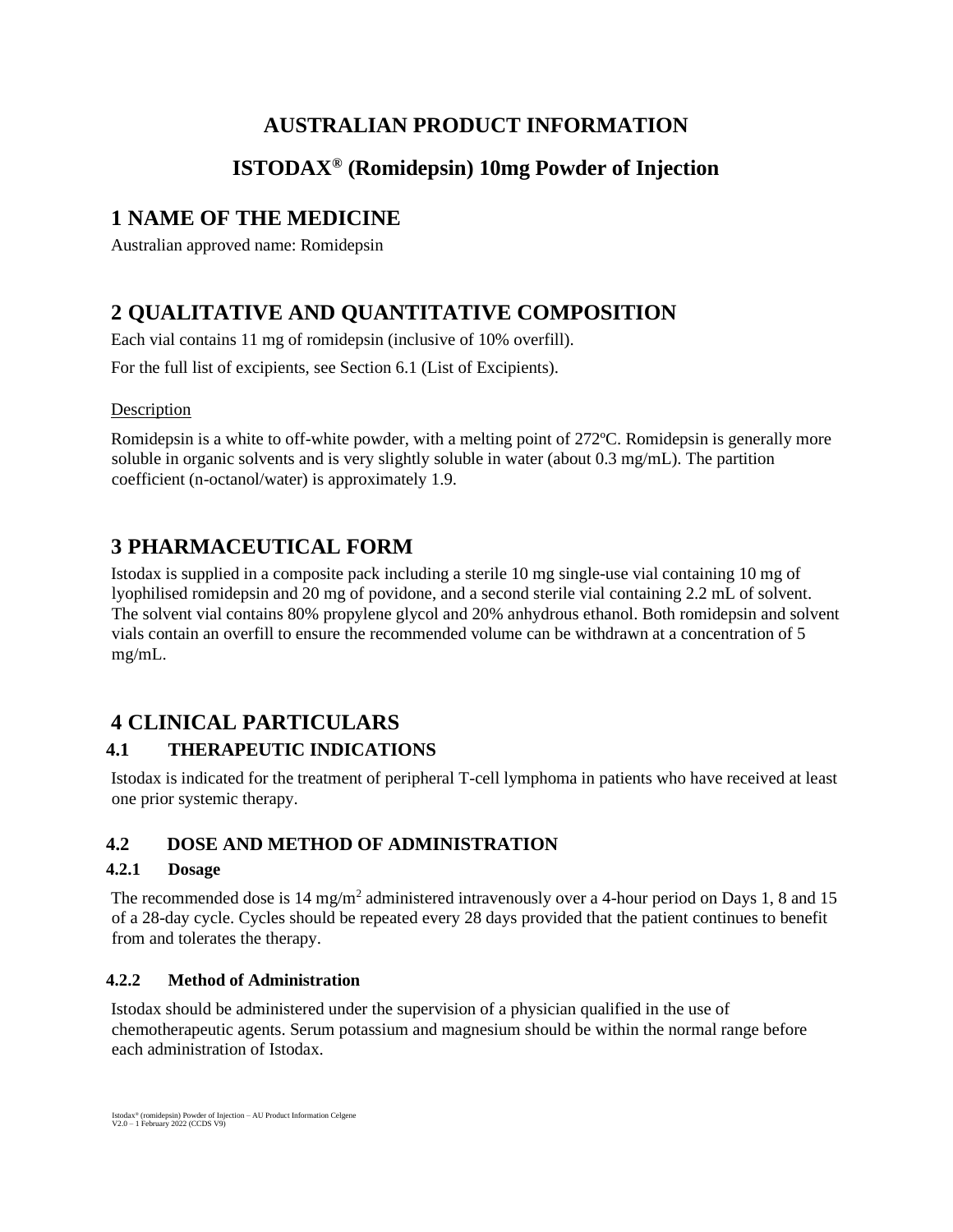Istodax is an anti-neoplastic agent and, as with other potentially toxic compounds, caution should be exercised when preparing and handling Istodax solutions. The use of gloves is recommended.

Any unused product or waste material should be disposed of in accordance with local requirements for disposal of cytotoxic compounds.

## **4.2.3 Preparation and Administration**

Istodax must be reconstituted with the solvent provided and further diluted with 0.9% sodium chloride injection before intravenous infusion using the following guidelines:

- 1. Each 10 mg single-use vial of Istodax (vial contains overfill to 11 mg of romidepsin) must be reconstituted with 2.2 mL of the supplied diluent (vial contains overfill to 2.4 mL of solvent). The final reconstituted 10 mg single-use vial contains 2.2 mL of Istodax solution 5 mg/mL.
- 2. With a suitable syringe, aseptically withdraw 2.2 mL of solvent from the solvent vial provided, and slowly inject it into the Istodax vial. Swirl the contents of the vial until there are no visible particles in the resulting solution. The reconstituted solution will contain Istodax 5 mg/mL.
- 3. Before intravenous infusion, further dilute the reconstituted solution: Extract the appropriate amount of the reconstituted Istodax solution from the vials to deliver the desired dose. Then, using proper aseptic technique, dilute with 500 mL 0.9% Sodium Chloride Injection.
	- The diluted solution is compatible with polyvinyl chloride (PVC), ethylene vinyl acetate (EVA), polyethylene (PE) infusion bags as well as glass bottles. Parenteral drug products should be inspected visually for particulate matter and discolouration before administration, whenever solution and container permit.
	- Istodax is for single-use in one patient only, and any residue should be discarded.
	- Istodax does not contain antimicrobial preservatives. To reduce microbiological hazard, use as soon as practicable after dilution. If storage is necessary, hold at 2-8°C for not more than 24 hours.
- 4. Administer intravenously over a 4-hour period.

## **4.2.4 Recommended Dose Adjustments during Treatment**

## **Haematological Toxicities**

Administration of Istodax should be delayed when patients experience Grade 3 or 4 neutropenia or thrombocytopenia until the specific cytopenia returns to ANC  $\geq 1.5 \times 10^9$ /L and/or platelet count  $\geq$ 75 x 10<sup>9</sup>/L or baseline, then therapy may be restarted at 14 mg/m<sup>2</sup>.

Patients who develop Grade 4 febrile ( $\geq 38.5^{\circ}$ C) neutropenia or thrombocytopenia that requires platelet transfusion should have subsequent doses of Istodax delayed until the specific cytopenia returns to Grade 1 or baseline. The Istodax dose should then be permanently reduced to 10 mg/m<sup>2</sup> .

## **Non-haematologic Toxicities (except Alopecia)**

Treatment with Istodax should be delayed if patients develop Grade 2 or 3 NCI CTCAE toxicity until toxicity returns to Grade 1 or baseline, then therapy may be restarted at  $14 \text{ mg/m}^2$ . If Grade 3 toxicity recurs or Grade 4 toxicity is observed, treatment with Istodax should be delayed until toxicity returns to Grade 1 or baseline and the dose should be permanently reduced to  $10 \text{ mg/m}^2$ .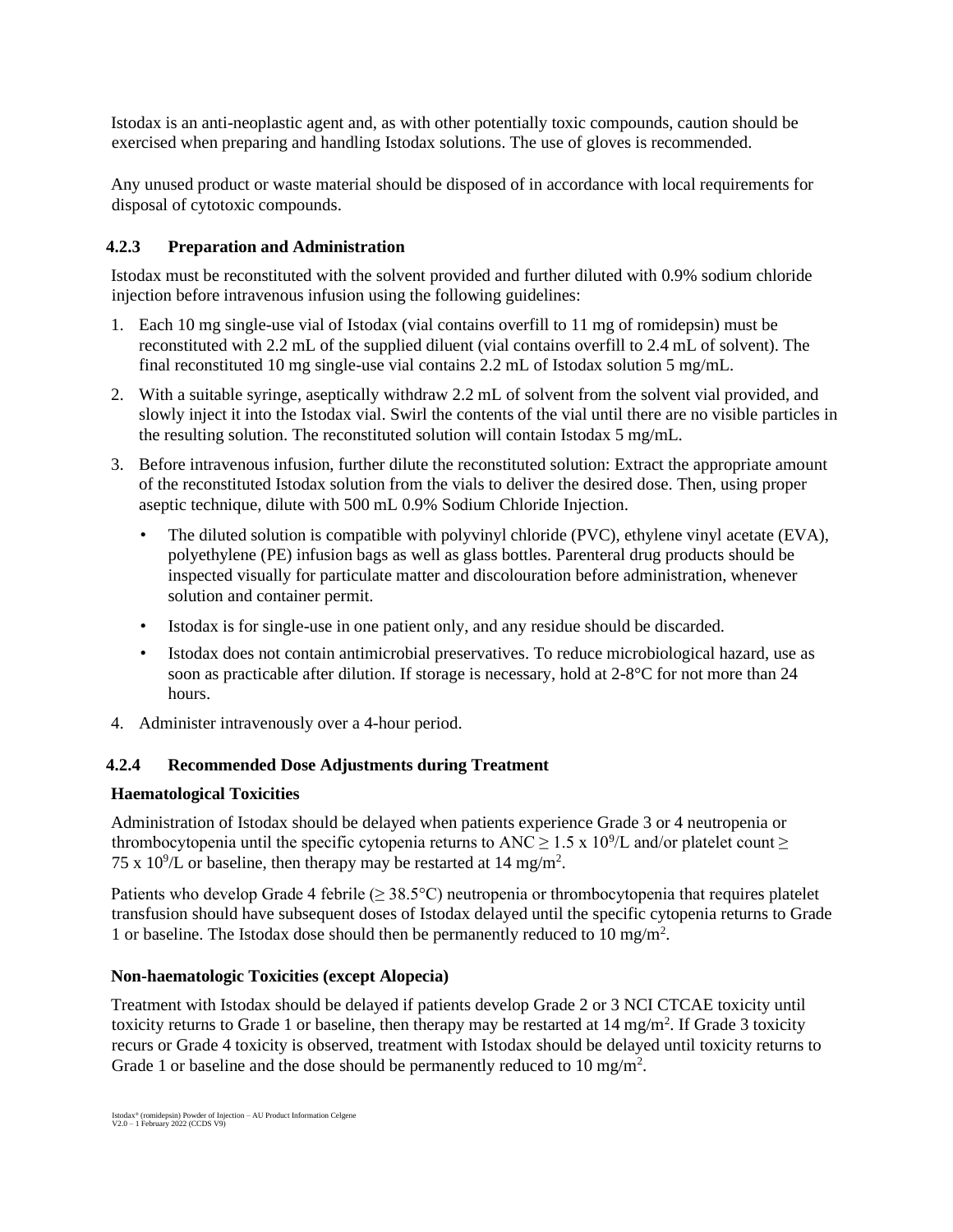Istodax should be permanently discontinued for NCI CTCAE Grade 3 or 4 toxicity that is recurrent despite dose reduction.

### **Use in Patients with Hepatic Impairment**

Dose adjustment is not required for patients with mild hepatic impairment. Dose adjustment is recommended in patients with moderate and severe hepatic impairment.

For patients with moderate hepatic impairment, a dose adjustment of  $7 \text{ mg/m}^2$  administered intravenously over a 4-hour period on days 1, 8, and 15 of a 28-day cycle (50% dose reduction) is recommended. Cycles are to be repeated every 28 days provided that the patient continues to tolerate treatment with Istodax and continues to benefit from treatment. (See Table 1).

For patients with severe hepatic impairment, a dose adjustment of 5 mg/m<sup>2</sup> administered intravenously over a 4-hour period on days 1, 8, and 15 of a 28-day cycle (64% dose reduction) is recommended. Cycles are to be repeated every 28 days provided that the patient continues to tolerate treatment with Istodax and continues to benefit from treatment. (See Table 1).

Table 1 below lists the recommendations for dose adjustment in Patient with Hepatic Impairment.

|          | <b>Bilirubin Levels</b>           | <b>AST Levels</b> | <b>Istodax Dose</b>  |
|----------|-----------------------------------|-------------------|----------------------|
| Mild     | $<$ ULN                           | AST > ULN         | 14 mg/m <sup>2</sup> |
|          | $>$ ULN<br>but $\leq 1.5$ x ULN   | any AST           |                      |
| Moderate | $>1.5$ x ULN to<br>$\leq$ 3 x ULN | any AST           | $7 \text{ mg/m}^2$   |
| Severe   | $>$ 3 x ULN                       | any AST           | $5 \text{ mg/m}^2$   |

### **Table 1: Recommendations for Dose Adjustment in Patients with Hepatic Impairment**

#### **Use in Patients with Renal Impairment**

No formal studies have been conducted in patients with renal impairment. Patients with serum creatinine > 176.8 µmol/L were excluded from the pivotal study. However, renal excretion does not play a significant role in the elimination of romidepsin as metabolism is primarily hepatic. A population PK analysis showed that romidepsin PK were not affected by different levels of renal impairment. However, as the effect of end-stage renal disease has not been studied, patients with end-stage renal disease should be treated with caution.

# **4.3 CONTRAINDICATIONS**

Hypersensitivity to romidepsin or any of the excipients.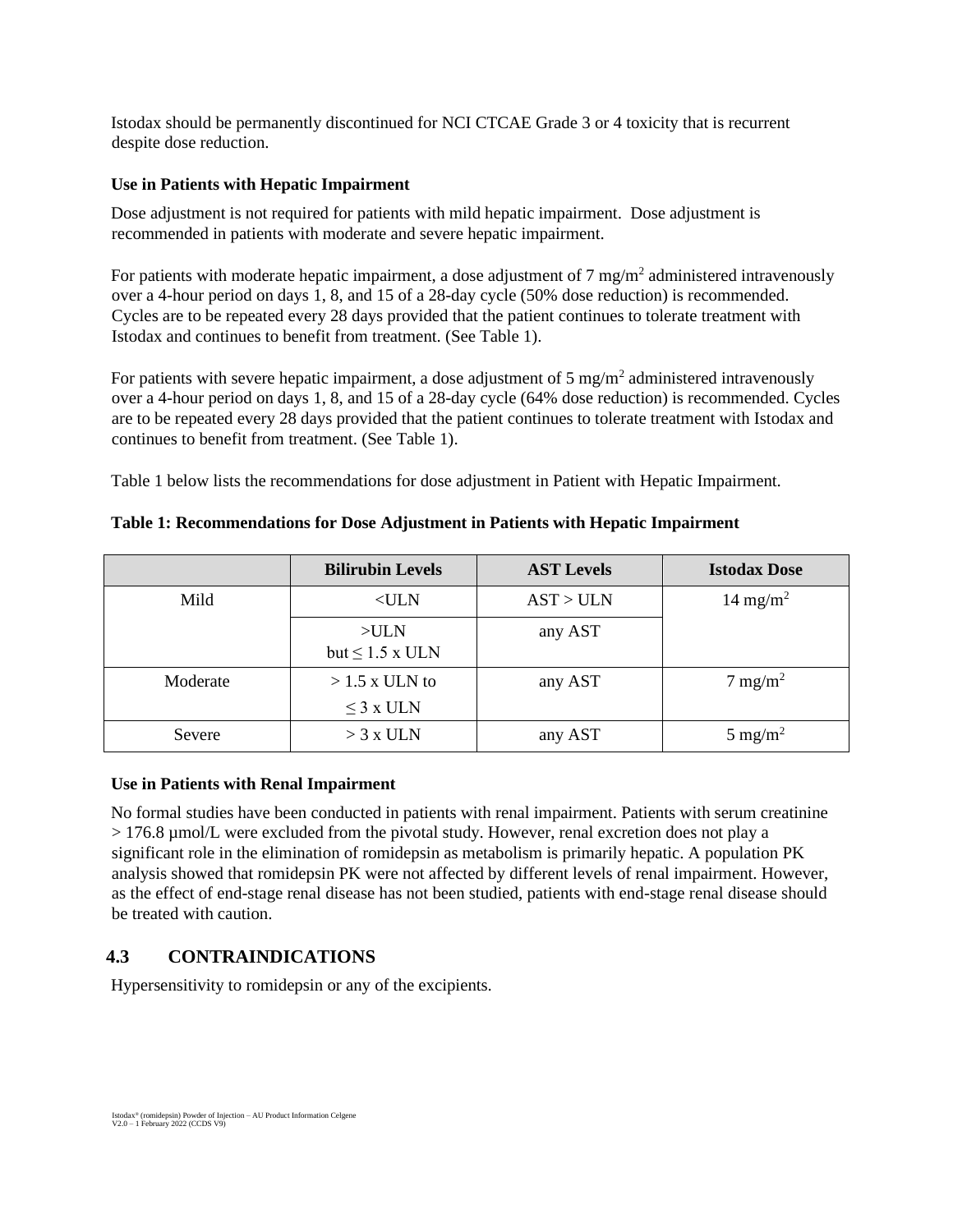# **4.4 . SPECIAL WARNINGS AND PRECAUTIONS FOR USE**

### **4.4.1 Haematological Toxicity**

Treatment with Istodax can cause thrombocytopenia, leukopenia (neutropenia and lymphopenia) and anaemia; therefore, these haematological parameters should be monitored during treatment with Istodax, and the dose should be modified as necessary.

### **4.4.2 Infection**

Serious and sometimes fatal infections, including pneumonia, sepsis, and viral reactivation (including hepatitis B and Epstein Barr viruses) have been reported in clinical trials with Istodax. These can occur during treatment and within 30 days after treatment, and the risk of life-threatening infections may be higher in patients with a history of prior treatment with monoclonal antibodies directed against lymphocyte antigens and in patients with disease involvement of the bone marrow.

Reactivation of hepatitis B virus infection has occurred in 1% of PTCL patients in clinical trials in Western populations. Consider monitoring or prophylaxis in patients with evidence of a past history of hepatitis B.

Reactivation of Epstein Barr viral infection leading to liver failure has occurred in a trial of patients with relapsed or refractory extranodal NK/T-cell lymphoma. In one case, ganciclovir prophylaxis failed to prevent Epstein Barr viral reactivation.

## **4.4.3 Electrocardiographic Changes**

QTc prolongation as well as several treatment-emergent morphological changes in ECGs (including Twave and ST-segment changes) have been reported in clinical studies. Many of the ECG morphologic abnormalities were also observed at baseline. These ECG changes were transient and were not associated with functional cardiovascular changes or with symptoms. The clinical significance of these treatmentemergent changes is unknown.

In view of potential ECG changes, an ECG should be performed at baseline in all patients. Serum potassium and magnesium should be within the normal range before each administration of Istodax.

Appropriate cardiovascular monitoring precautions should be considered in patients with congenital long QT syndrome, a history of significant cardiovascular disease, and those taking anti-arrhythmic medicines or medicinal products that lead to significant QT prolongation. Such precautions include the monitoring of ECGs at baseline and periodically during treatment.

Patients with a significant cardiac history have been excluded from the clinical trials. Hence, safety data for subjects with significant cardiac history is not available.

## **4.4.4 Gastrointestinal Disturbances**

Nausea and vomiting have very commonly been reported with Istodax; therefore, anti-emetic use is recommended.

## **4.4.5 Tumour Lysis Syndrome**

Istodax® (romidepsin) Powder of Injection – AU Product Information Celgene V2.0 – 1 February 2022 (CCDS V9) Tumour lysis syndrome (TLS) has been reported to occur in 2% of patients with Stage III/IV PTCL in clinical trials. Patients with advanced stage disease and/or high tumour burden should be closely monitored, appropriate precautions should be taken, and treatment should be instituted as appropriate.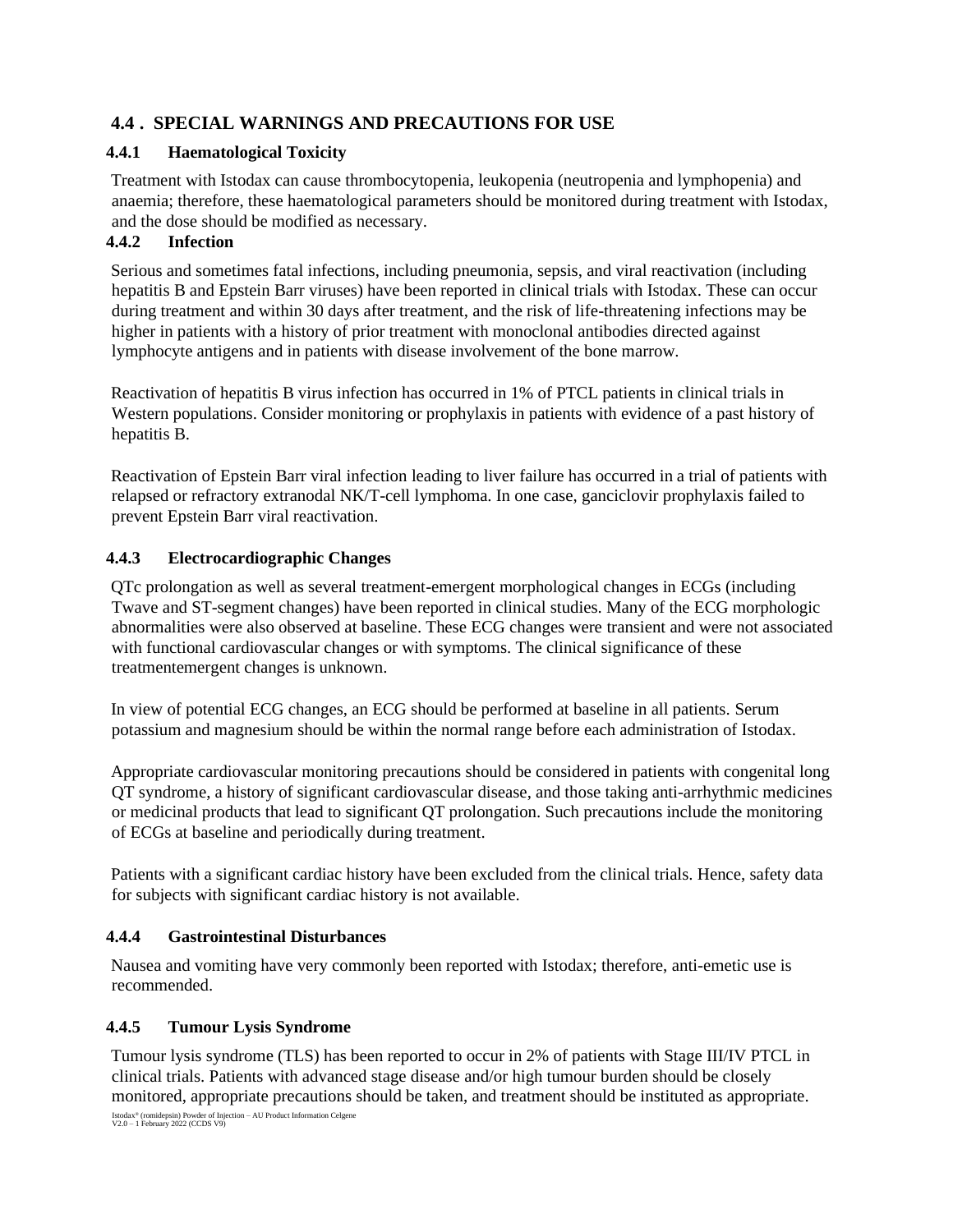## **4.4.6 Hypersensitivity**

Hypotension and other symptoms possibly representing hypersensitivity to the compound have been observed uncommonly during the infusion of Istodax.

## **4.4.7 Use in the elderly**

No specific dose adjustments are recommended for the elderly. The population PK analysis of romidepsin showed that age did not appear to influence the romidepsin PK.

# **4.4.8 Paediatric use**

The safety and efficacy of romidepsin in children and adolescents under 18 years of age has not been established.

## **4.4.9 Effects on laboratory tests**

See sections 4.4.1 Haematological toxicity and 4.4.3 Electrocardiographic Changes.

# **4.5 . INTERACTIONS WITH OTHER MEDICINES AND OTHER FORMS OF INTERACTIONS**

# **4.5.1 Warfarin or Warfarin Derivatives**

Prolongation of prothrombin time (PT) and elevation of International Normalisation Ratio (INR) were observed in a patient receiving Istodax concomitantly with warfarin. Although the interaction potential between Istodax and warfarin or warfarin derivatives has not been formally studied, physicians should carefully monitor PT and INR in patients concurrently administered Istodax and warfarin or warfarin derivatives.

# **4.5.2 Medicines that Prolong the QT Interval**

Appropriate cardiovascular monitoring precautions should be considered in patients taking antiarrhythmic medicines or medicinal products that lead to significant QT prolongation. Such precautions include the monitoring of ECGs at baseline and periodically during treatment.

# **4.5.3 Medicines that Inhibit or Induce Cytochrome P450 3A4 Enzymes**

Romidepsin is metabolized by CYP3A4. Strong CYP3A4 inhibitors increase concentrations of romidepsin. In a pharmacokinetic medicine interaction trial, the strong CYP3A4 inhibitor, ketoconazole, increased romidepsin exposure  $(AUC_{0-\infty})$  by approximately 25%. Monitor for toxicity related to increased romidepsin exposure when romidepsin is co-administered with strong CYP3A4 inhibitors.

Avoid co-administration of Istodax with rifampin. In a pharmacokinetic medicine interaction trial with coadministered rifampin (a strong CYP3A4 inducer), romidepsin exposure was increased by approximately 80% and 60% for AUC<sub>0∞</sub> and C<sub>max</sub> respectively. Typically, co-administration of CYP3A4 inducers decreases concentrations of medicines metabolised by CYP3A4. The reasons for this increase are not understood. It is unknown if other potent CYP3A4 inducers would alter the exposure of Istodax. Therefore, the use of other potent CYP3A4 inducers should be avoided when possible.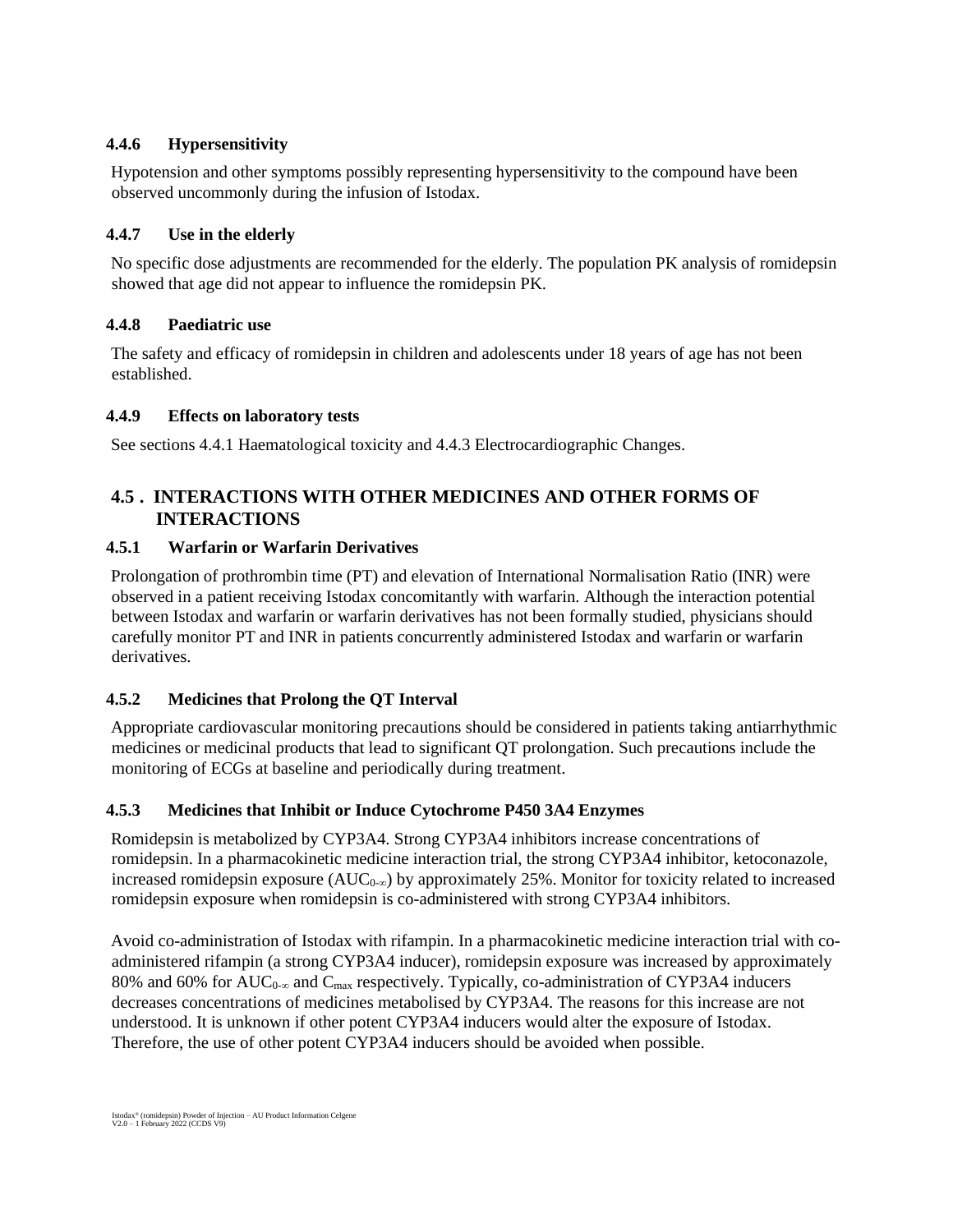### **4.5.4 Medicines that Inhibit Medicine Transport Systems**

Romidepsin is a substrate of the efflux transporter P-glycoprotein (P-gp, ABCB1). Although romidepsin is a substrate, P-gp inhibitors are not likely to affect pharmacokinetics of romidespin as it is extensively metabolized before elimination.

### **4.5.5 Oestrogen-Containing Contraceptives**

An *in vitro* binding assay determined that romidepsin competes with beta-oestradiol for binding to oestrogen receptors. Women of childbearing potential should be advised that Istodax may reduce the effectiveness of oestrogen-containing contraceptives. Therefore, alternate methods of nonoestrogencontaining contraception (e.g., condoms, intrauterine device) should be used in patients receiving romidepsin. Patients using oestrogens as hormone replacement therapy should be clinically monitored for signs of oestrogen deficiency.

# **4.6 . FERTILITY, PREGNANCY AND LACTATION**

### **4.6.1 Effects on fertility**

Formal studies to assess the effect of romidepsin on fertility have not been conducted.

Based on non-clinical findings, male and female fertility may be compromised by treatment with Istodax.

In a 26-week toxicology study, romidepsin administration resulted in testicular degeneration in rats at  $\geq$ 0.33 mg/kg/week (approximately 2% of the exposure level in patients receiving the recommended dose of 14 mg/m<sup>2</sup>/dose). Atrophy was seen in the ovary, uterus, vagina and mammary gland of female rats administered doses at  $\geq 0.1$  mg/kg/week (approximately 0.3% of the exposure level in patients receiving the recommended dose of  $14 \text{ mg/m}^2/\text{dose}$ ).

Seminal vesicle and prostate organ weights were decreased in a separate study in rats after 4 weeks of daily drug administration at 0.1 mg/kg/day, approximately 2% of the estimated human weekly dose. Maturation arrest of ovarian follicles and decreased weight of ovaries were also observed.

Testicular degeneration was observed in dogs and mice, and atrophy of the prostate was also seen in dogs following administration of romidepsin at exposures below the clinical AUC.

## **4.6.2 Use in pregnancy (Category D)**

There are no adequate and well-controlled studies of Istodax in pregnant women. Women of childbearing potential should have a pregnancy test prior to starting treatment with Istodax. Based on its mechanism of action and findings in animals, Istodax can cause foetal harm when administered to a pregnant woman. Women of childbearing potential should be advised to avoid becoming pregnant while receiving Istodax. Women of childbearing potential should be advised to use effective contraception during treatment with Istodax and for at least 1 month after the last dose. Istodax may reduce the effectiveness of oestrogencontaining contraceptives. Therefore, alternative methods of non-oestrogen containing contraception (e.g. condoms, intrauterine device) should be used in patients receiving Istodax.

Male patients treated with Istodax are advised to use effective contraception and to avoid fathering a child during and up to 1 month after treatment.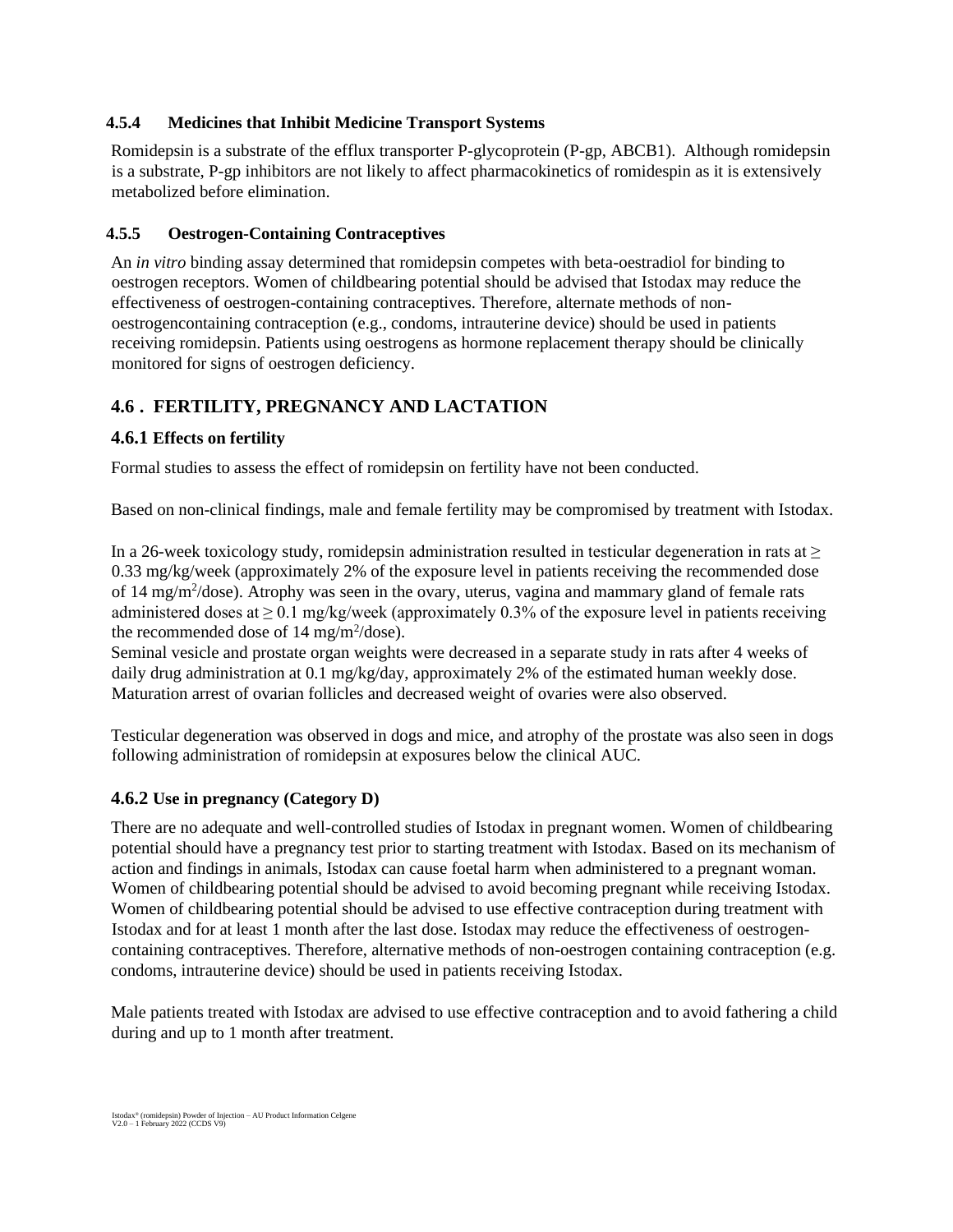#### **4.6.3 Use in Lactation**

There is no information regarding the presence of romidepsin in human milk, the effects of Istodax on the nursing infant, or the effects of Istodax on milk production. A risk to the newborn or infant cannot be excluded. A decision must be made whether to discontinue breast-feeding or to discontinue or abstain from Istodax therapy taking into account the benefit of breast-feeding for the child and the benefit of therapy for the mother.

# **4.7 . EFFECTS ON ABILITY TO DRIVE AND USE MACHINES**

No studies of the effects of Istodax on the ability to drive or operate machines have been performed. Treatment with romidepsin in clinical trials was commonly associated with asthenia and fatigue, which can be severe. If affected, patients are to be instructed not to drive or use machines or perform hazardous tasks.

# **4.8 . ADVERSE EFFECTS (UNDESIRABLE EFFECTS)**

## **4.8.1 Tabulated Summary of Adverse Events**

In a single-arm study, 131 patients with PTCL were exposed to romidepsin at a dose of  $14 \text{ mg/m}^2$  on Days 1, 8, and 15 of a 28-day cycle. The mean duration of treatment and number of doses were 5.6 months and 15.5 doses, respectively, corresponding to about 6 cycles.

Table 2 below lists the adverse events that occurred at a frequency of  $\geq 10\%$  and adverse drug reactions (considered related to the treatment) that occurred at a frequency of  $\geq$  5% in subjects. The table also provides the respective  $\geq$  Grade 3 events under each section.

# **Table 2. Most Frequently Reported Adverse Events and Adverse Drug Reactions in Study GPI-060002 (as treated population, N=131)**

| <b>System organ class</b><br><b>Preferred term</b> | <b>All Adverse Events</b>                                        |                                    | <b>Adverse Drug Reactions</b><br>(related events)      |                         |
|----------------------------------------------------|------------------------------------------------------------------|------------------------------------|--------------------------------------------------------|-------------------------|
|                                                    | <b>All Grades</b><br>(Cut-off<br>$\geq 10\%$<br>$\mathbf{n}(\%)$ | $\geq$ Grade 3<br>$\mathbf{n}(\%)$ | <b>All Grades</b><br>(Cut-off<br>$\geq 5\%$ ) n<br>(%) | $\geq$ Grade 3 n<br>(%) |
| Any adverse events                                 | 128(97)                                                          | 88 (67)                            | 121(92)                                                | 68(52)                  |
| <b>Gastrointestinal Disorders</b>                  |                                                                  |                                    |                                                        |                         |
| Nausea                                             | 77 (59)                                                          | 3(2)                               | 71 (54)                                                | 2(2)                    |
| Vomiting                                           | 51 (39)                                                          | 6(5)                               | 44 (34)                                                | 5(4)                    |
| Diarrhoea                                          | 47 (36)                                                          | 3(2)                               | 30(23)                                                 | 2(2)                    |
| Constipation                                       | 39(30)                                                           | 1 (< 1)                            | 19(15)                                                 | $\theta$                |
| Abdominal pain                                     | 18(14)                                                           | 3(2)                               | 8(6)                                                   | $\Omega$                |
| <b>Stomatitis</b>                                  | 14(11)                                                           | $\mathbf{0}$                       | 9(7)                                                   | $\overline{0}$          |
| Dyspepsia                                          |                                                                  |                                    | 6(5)                                                   | 0                       |

Istodax® (romidepsin) Powder of Injection – AU Product Information Celgene V2.0 – 1 February 2022 (CCDS V9)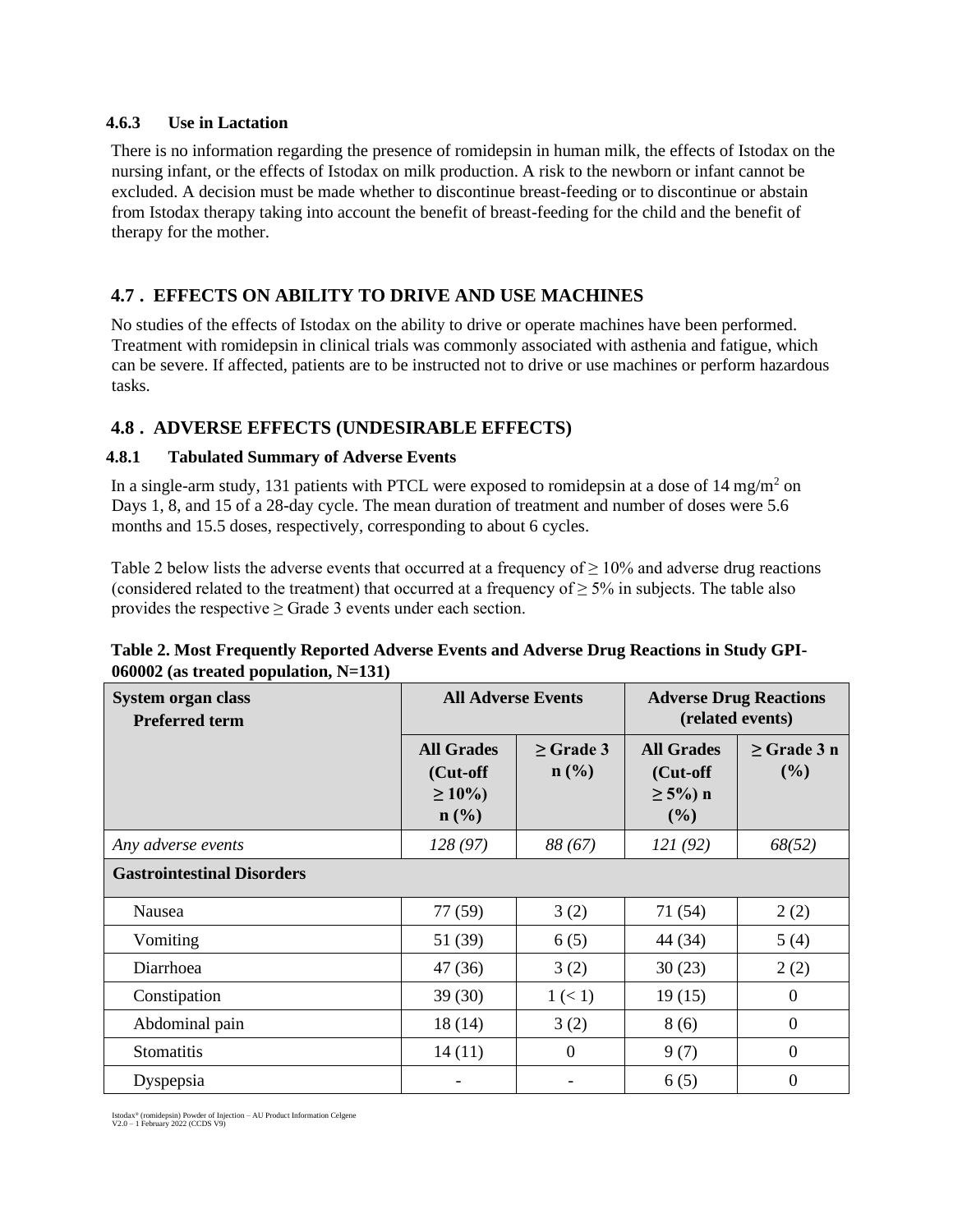| <b>General Disorders and Administration Site Conditions</b>              |                                                         |                                               |                                                        |                          |
|--------------------------------------------------------------------------|---------------------------------------------------------|-----------------------------------------------|--------------------------------------------------------|--------------------------|
| Asthenia/Fatigue*                                                        | 72(55)                                                  | 11(8)                                         | 68 (52)                                                | 7(5)                     |
| Pyrexia                                                                  | 46(35)                                                  | 8(6)                                          | 23(18)                                                 | 6(5)                     |
| Chills                                                                   | 14(11)                                                  | 1 (< 1)                                       | 6(5)                                                   | $\overline{0}$           |
| Oedema peripheral                                                        | 13(10)                                                  | 1 (< 1)                                       |                                                        | $\overline{\phantom{0}}$ |
| <b>Blood and Lymphatic System Disorders</b>                              |                                                         |                                               |                                                        |                          |
| Thrombocytopenia                                                         | 53 $(41)$                                               | 32(24)                                        | 52(40)                                                 | 30(23)                   |
| Neutropenia                                                              | 39(30)                                                  | 26(20)                                        | 38(29)                                                 | 24(18)                   |
| Anaemia                                                                  | 33(25)                                                  | 14(11)                                        | 28(21)                                                 | 7(5)                     |
| Leukopenia                                                               | 16(12)                                                  | 8(6)                                          | 16(12)                                                 | 8(6)                     |
| System organ class<br><b>All Adverse Events</b><br><b>Preferred term</b> |                                                         |                                               | <b>Adverse Drug Reactions</b><br>(related events)      |                          |
|                                                                          | <b>All Grades</b><br>(Cut-off<br>$\geq 10\%$<br>$n$ (%) | $\geq$ Grade 3<br>$n\left(\frac{0}{0}\right)$ | <b>All Grades</b><br>(Cut-off<br>$\geq 5\%$ ) n<br>(%) | $\geq$ Grade 3 n<br>(%)  |
| <b>Metabolism and Nutrition Disorders</b>                                |                                                         |                                               |                                                        |                          |
| Anorexia                                                                 | 37(28)                                                  | 2(2)                                          | 34(26)                                                 | 2(2)                     |
| Decreased appetite                                                       |                                                         |                                               | 12(9)                                                  | 1(1)                     |
| Hypokalaemia                                                             | 14(11)                                                  | 3(2)                                          | 7(5)                                                   | 2(2)                     |
| Hypomagnesaemia                                                          |                                                         |                                               | 7(5)                                                   | $\boldsymbol{0}$         |
| <b>Nervous System Disorders</b>                                          |                                                         |                                               |                                                        |                          |
| Dysgeusia                                                                | 27(21)                                                  | $\boldsymbol{0}$                              | 27(21)                                                 | $\boldsymbol{0}$         |
| Headache                                                                 | 19(15)                                                  | $\boldsymbol{0}$                              | 14(11)                                                 | $\boldsymbol{0}$         |
| <b>Dizziness</b>                                                         |                                                         |                                               | 7(5)                                                   | $\boldsymbol{0}$         |
| Lethargy                                                                 |                                                         |                                               | 6(5)                                                   | $\overline{0}$           |
| <b>Musculoskeletal and Nutrition Disorders</b>                           |                                                         |                                               |                                                        |                          |
| Muscle spasms                                                            | $\overline{a}$                                          |                                               | 9(7)                                                   | $\overline{0}$           |
| Myalgia                                                                  |                                                         |                                               | 7(5)                                                   | 1(1)                     |
| <b>Respiratory, Thoracic and Mediastinal Disorders</b>                   |                                                         |                                               |                                                        |                          |
| Cough                                                                    | 23(18)                                                  | $\boldsymbol{0}$                              |                                                        | $\overline{a}$           |
| Dyspnoea                                                                 | 17(13)                                                  | 3(2)                                          | 7(5)                                                   | 1(1)                     |
| <b>Skin and Subcutaneous Tissue Disorders</b>                            |                                                         |                                               |                                                        |                          |

Istodax® (romidepsin) Powder of Injection – AU Product Information Celgene V2.0 – 1 February 2022 (CCDS V9)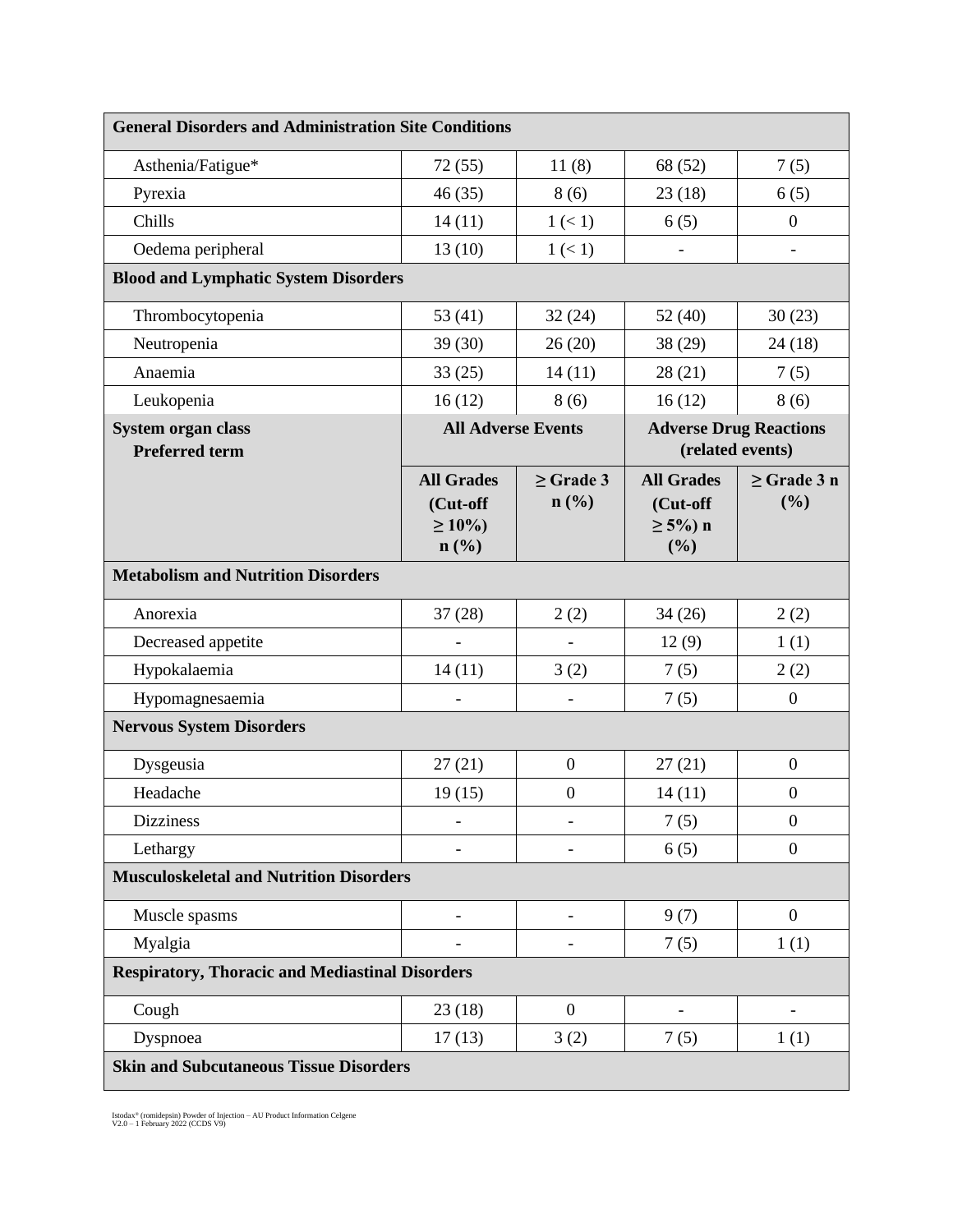| Rash                                                                                                                                         |        |   | 7(5)  | 0    |
|----------------------------------------------------------------------------------------------------------------------------------------------|--------|---|-------|------|
| <b>Investigations</b>                                                                                                                        |        |   |       |      |
| Weight decreased                                                                                                                             | 14(11) | 0 | 10(8) | 0    |
| <b>Cardiac Disorders</b>                                                                                                                     |        |   |       |      |
| Tachycardia                                                                                                                                  | 13(10) |   | 6(5)  |      |
| <b>Infections</b>                                                                                                                            |        |   |       |      |
| Upper respiratory tract infections                                                                                                           |        |   | 6(5)  | 2(2) |
| <b>Vascular Disorders</b>                                                                                                                    |        |   |       |      |
| Hypotension                                                                                                                                  |        |   | 6(5)  | 1(1) |
| *Compined MedDDA terms are researced instead of individual terms to marriede a more acquired remeasantation of cimilar types of advance drug |        |   |       |      |

\*Combined MedDRA terms are presented instead of individual terms to provide a more accurate representation of similar types of adverse drug reactions.

The symbol (-) indicates that the term does not meet the relevant cut-off for inclusion in that column.

#### **4.8.2 Summary of Adverse Reactions**

The principal clinically important groups of adverse drug reactions in patients with PTCL treated with romidepsin are gastrointestinal disturbances, asthenic conditions, infections, haematological toxicities and clinical chemistry abnormalities.

#### *Gastrointestinal Disturbances*

Gastrointestinal (GI) reactions, such as nausea, vomiting and diarrhoea were commonly reported but generally mild to moderate in intensity and non-serious, and most patients continued romidepsin despite the occurrence of GI events. In accordance with the study protocols, anti-emetic support was commonly used. Dehydration concurrent with vomiting and/or diarrhoea was uncommon.

#### *Asthenic Conditions*

Asthenic conditions generally presented early during treatment and were mostly Grade 1 or 2 in intensity and non-serious. However, Grade 3 or 4 and/or serious asthenic conditions have been reported. Asthenic conditions were an infrequently reported cause of discontinuation in patients with PTCL  $(< 2\%)$ .

#### *Haematological Toxicities and Clinical Chemistry*

The incidence of haematologic toxicities including neutropenia and thrombocytopenia was common in patients with PTCL and were more often Grade 3 or 4. Both thrombocytopenia and neutropenia commonly led to a dose being held, or less commonly to dose reduction or discontinuation in a few patients. Hypokalaemia was also commonly observed in PTCL.

Istodax® (romidepsin) Powder of Injection – AU Product Information Celgene V2.0 – 1 February 2022 (CCDS V9) In a separate phase 2, multicenter, open-label study designed to evaluate the activity and tolerability of romidepsin in patients with PTCL who had received prior systemic therapy conducted by the National Cancer Institute (NCI) - Study 1312, a higher incidence of adverse drug reactions related to clinical chemistry abnormalities were noted compared to the pivotal trial, due to more intensive monitoring and routine reporting of laboratory abnormalities as adverse events without consideration of their clinical significance. These include the following (frequency provided for the NCI study versus that in the pivotal trial): hypocalcaemia (47% vs. 2%), increased aspartate transaminase (34% vs. 3%), increased alanine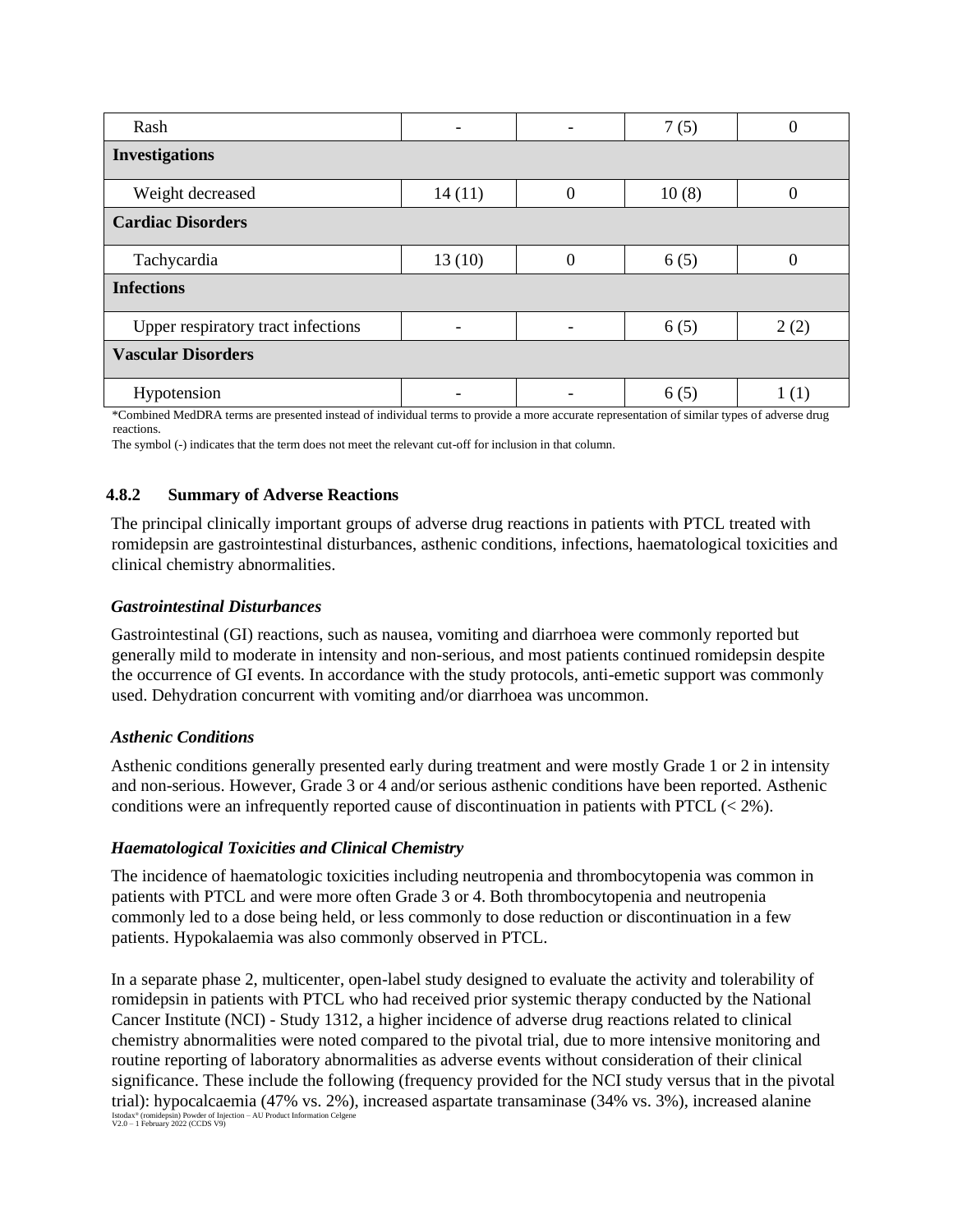transaminase (32% vs. 3%), hypoalbuminemia (32% vs. 0%), hypomagnesaemia (26% vs. 5%), hyperglycaemia (17% vs. 1%), and hypokalaemia (15% vs. 5%). Most patients continued treatment unchanged despite the occurrence of these reactions, and only two patients were required to permanently discontinue therapy due to these reactions.

# *Infections*

In patients with PTCL, infections were commonly observed (57%), and the most commonly reported types were upper respiratory tract infection (9%), pneumonia and urinary tract infection (7%), oral candidiasis (6%), and sepsis and nasopharyngitis (5%).

## *Tumour Lysis Syndrome*

Tumour lysis syndrome (tls) has been reported to occur in patients with advanced disease and 2% of patients with stage III/IV PTCL.

# *Discontinuations*

Discontinuation due to an adverse event occurred in 19% of patients in the study. Thrombocytopenia and pneumonia were the only events leading to treatment discontinuation in at least 2% of patients.

## *Serious Adverse Events*

Infections were the most common type of serious adverse events (SAEs) reported, with 20% of patients experiencing a serious infection during the study. SAEs reported in  $\geq 2\%$  of patients in the study were pyrexia (8%), pneumonia, sepsis, vomiting (5%), cellulitis, deep vein thrombosis (4%), febrile neutropenia, abdominal pain (3%), chest pain, neutropenia, pulmonary embolism, dyspnoea, and dehydration (2%).

Reactivation of hepatitis B virus infection has occurred in 1% of PTCL patients in clinical trials in Western populations. Consider monitoring or prophylaxis in patients with evidence of a past history of hepatitis B.

# *Deaths*

In the clinical trial, deaths within 30 days of the last dose occurred in 8 patients (6%), most frequently due to disease progression. There were 5 deaths due to infections in the setting of disease progression concurrent with multi-organ failure/sepsis, pneumonia, septic shock, candida sepsis, and sepsis/cardiogenic shock.

# **4.8.3 Post-marketing data**

Viral reactivation (hepatitis B and Epstein Barr viruses) was reported from clinical trials in the postmarketing setting.

## **4.8.4 Reporting of Suspected Adverse Reactions**

Reporting suspected adverse reactions after registration of the medicinal product is important. It allows continued monitoring of the benefit-risk balance of the medicinal product. Healthcare professionals are asked to report any suspected adverse reactions at<http://www.tga.gov.au/reporting-problems>[.](http://www.tga.gov.au/reporting-problems)

# **4.9 OVERDOSE**

Expected manifestations of overdose could include GI disturbances (nausea, vomiting, diarrhoea, and constipation), haematologic toxicity (thrombocytopenia, neutropenia, and anaemia), asthenic conditions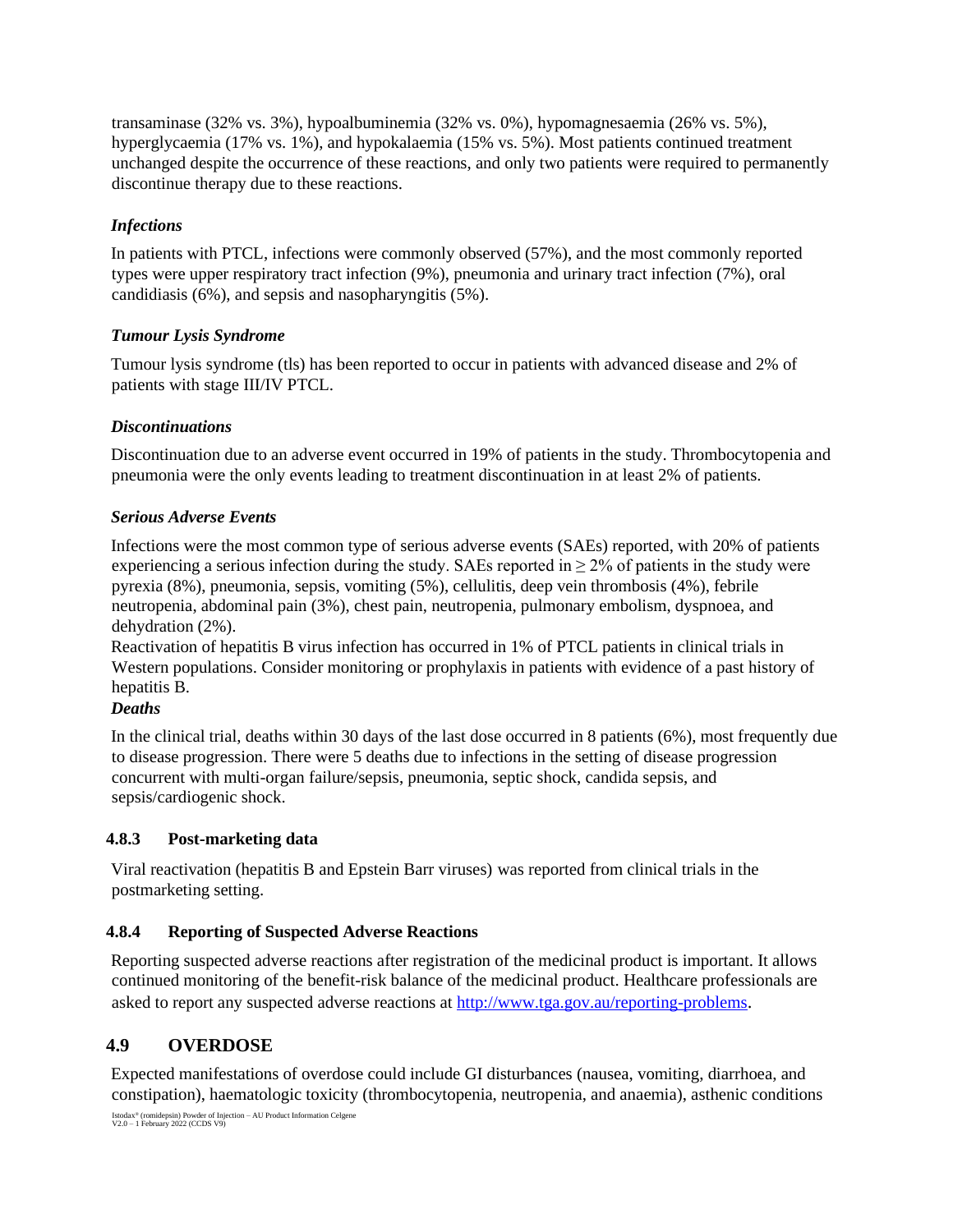(e.g., fatigue, asthenia, and lethargy), infections, and ECG changes. No specific information is available on the treatment of overdosage of Istodax. There is no known antidote for romidepsin and it is not known if romidepsin is dialyzable.

In the event of an overdose, close clinical monitoring may be instituted and supportive therapy given as required. For information on the management of overdose, in Australia, contact the Poisons Advisory Centre on 13 11 26. In New Zealand. Contact the National Poisons Centre on 0800 POISON or 0800 764 766 for advise on management.

# **5 PHARMACOLOGICAL PROPERTIES 5.1 PHARMACODYNAMIC PROPERTIES**

Pharmacotherapeutic group: Cytostatic anti-cancer therapy.

## **5.1.1. Mechanism of Action**

Romidepsin is an anti-neoplastic agent that belongs to the class of drugs known as histone deacetylase (HDAC) inhibitors. At nanomolar concentrations, romidepsin exhibited anti-cancer activity against both haematological and solid tumour lines. Romidepsin has been shown to have pleiotropic activity including HDAC inhibition, induction or repression of gene expression, cell cycle arrest, cell differentiation, cell growth inhibition, and induction of apoptosis. Romidepsin exposure has been shown to cause both the induction and repression of a number of key regulatory genes *in vitro* and *in vivo*.

# **5.1.2 Cardiac Electrophysiology**

The potential effect of romidepsin on the QTc/QTcF interval (heart rate corrected) was evaluated in 26 subjects with advanced malignancies given romidepsin at doses of  $14 \text{ mg/m}^2$  as a 4-hour intravenous infusion, and at doses of 8, 10 or 12 mg/m<sup>2</sup> as a 1-hour infusion. No concentration-dependent effect of romidepsin on the duration of the QTc interval was identified at maximum plasma concentrations  $(C_{\text{max}})$ up to 2.5-fold higher on average than observed with the clinical dose regimen of  $14 \text{ mg/m}^2$  administered as a 4-hour infusion. Central tendency and categorical analyses also showed no effect of romidepsin on the duration of the QTc/QTcF interval. Based on these results, romidepsin does not appear to prolong the QTc interval to a clinically significant extent in patients with advanced cancer.

Romidepsin was associated with a delayed concentration-dependent increase in heart rate in patients with advanced cancer with a maximum mean increase in heart rate of 20 beats per minute (bpm) occurring at the 6-hour time point for patients receiving  $14 \text{ mg/m}^2$  as a 4-hour infusion. At 24 hours after the start of romidepsin infusion, the mean increase in heart rate was 4.7 bpm.

## **5.1.3 Clinical trials**

Istodax was evaluated in a multicenter, single-arm, international clinical study in patients with peripheral T-cell lymphoma (PTCL) who had failed at least 1 prior systemic therapy (Study GPI-06-0002). Patients in the USA, Europe and Australia were treated with Istodax at a dose of  $14 \text{ mg/m}^2$  infused over 4 hours on Days 1, 8, and 15 of every 28 days. Of the 131 patients treated, 130 patients had histological confirmation by independent central review and were evaluable for efficacy (HC Population). Six cycles of treatment were planned; patients who developed progressive disease (PD), significant toxicity, or who met another criterion for study termination were to discontinue treatment. Responding patients had the option of continuing treatment beyond 6 cycles at the discretion of the patient and Investigator until study withdrawal criteria were met.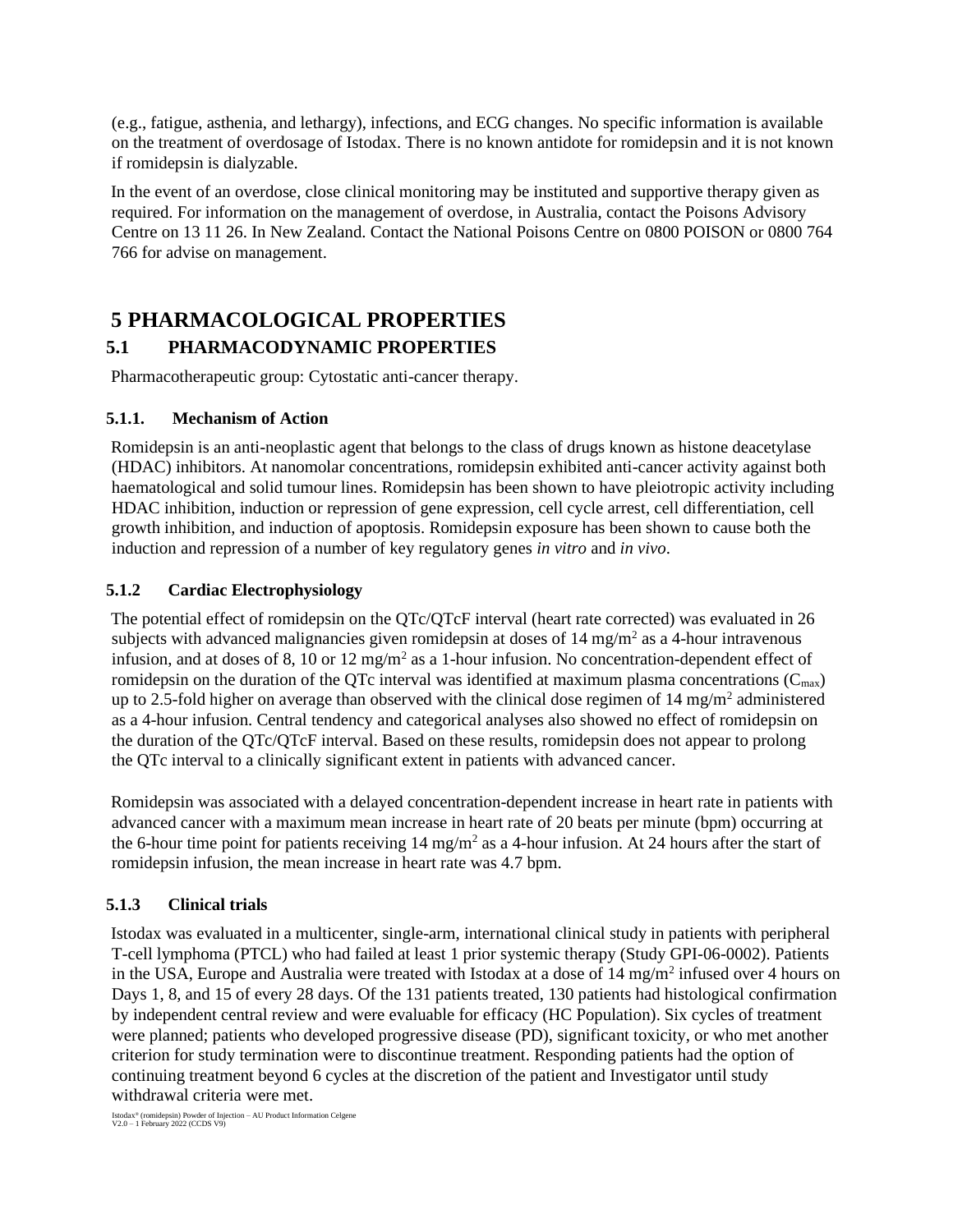Primary assessment of efficacy was based on the complete response (CR) rate (comprising CR and unconfirmed CR [CRu]) along with duration of response, as determined by an Independent Review Committee (IRC). The IRC were blinded to investigator evaluations, and conducted a prospective 2-step assessment including review of radiological data and relevant clinical and pathological data using the International Workshop Criteria (IWC).

Supportive measures of efficacy included IRC assessment of objective disease response (comprising objective response rate [ORR], CR, CRu and partial response [PR]) and Investigator assessments of CR, objective disease response and duration of response. Additional secondary endpoints included time to objective disease progression and change in ECOG performance status.

Most patients (91 [70%]) had Stage III or IV disease at the time of initial PTCL diagnosis. All patients had received prior systemic therapy for PTCL. Twenty-one patients (16.2%) had received prior autologous stem cell transplant.

Efficacy outcomes for the HC population  $(n = 130)$  as determined by the IRC and Investigators are provided in **Table 3**. The CR rate was 15% and ORR was 26% as determined by the IRC. Stable disease was reported as best response in 25% of patients. Similar CR rates were observed by the IRC across all major subtypes of PTCL: PTCL NOS (14.5%); AITL (22.2%); and ALK-1 negative ALCL (19.0%).

Among the 49 patients whose best response to last prior therapy was progressive disease, 9 (18.4%) achieved CR (8 of these 9 patients achieved a complete response with durations of response  $\geq 6$  months, including 4 patients with durations  $\geq 12$  months) and 14 (28.6%) achieved objective disease response.

Responses to romidepsin generally occurred early in the course of therapy. Median time to objective response was 1.8 months ([observed at  $\sim$  2 cycles] [range - 1.4 to 5.3 months]) for the 34 patients who achieved CR, CRu or PR, and the median time to CR was 3.5 months ([observed at~ 4 cycles] [range - 1.6 to 9.2 months]) for patients with CR, based on IRC review. There are insufficient data from the pivotal study to support guidance on the potential benefit of haematopoietic stem cell transplantation in patients achieving a complete response with romidepsin.

| <b>Endpoint</b>                      | $IRC(N=130)$                | <b>Investigators</b> $(N=130)$ |
|--------------------------------------|-----------------------------|--------------------------------|
| <b>Response Rate</b>                 |                             |                                |
| ORR (CR+CRu+PR), $n$ (%)             | 34(26.2)                    | 38(29.2)                       |
|                                      | $[18.8, 34.6]$ <sup>1</sup> | $[21.6, 37.8]$ <sup>1</sup>    |
| $CR+CRu, n$ (%)                      | 20(15.4)                    | 21(16.2)                       |
|                                      | $[9.7, 22.8]$ <sup>1</sup>  | $[10.3, 23.6]$ <sup>1</sup>    |
| $PR, n (\%)$                         | 14(10.8)                    | 17(13.1)                       |
| $SD, n$ (%)                          | 32(24.6)                    | 22(16.9)                       |
| <b>Duration of Response (months)</b> |                             |                                |
| <b>ORR</b>                           |                             |                                |

### **Table 3. Response Rates Based on Overall IRC and Investigators' Assessments (HC Population)**

Istodax® (romidepsin) Powder of Injection – AU Product Information Celgene V2.0 – 1 February 2022 (CCDS V9)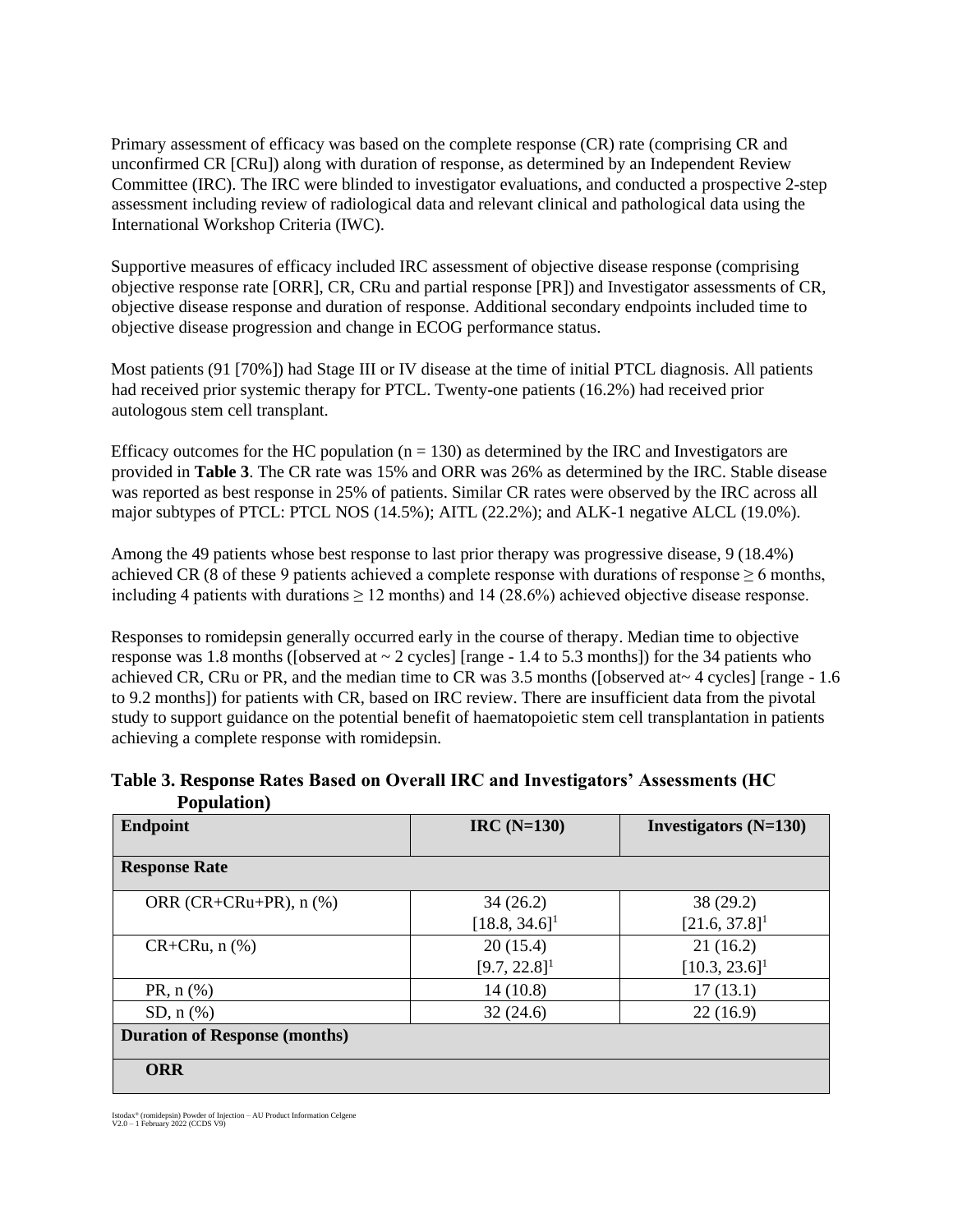| N              | $34 \approx 1, 56 \approx$ | $38 \le 1, 56^*$           |
|----------------|----------------------------|----------------------------|
| Median (range) | $NE [12, NE]^1$            | 12 [8, NE] <sup>1</sup>    |
| $CR + CRu$     |                            |                            |
| N              | $20 \leq 1, 56 \leq 1$     | 21 [1, $56*$ ]             |
| Median (range) | $NE [16, NE]^1$            | NE $[12, NE]$ <sup>1</sup> |

CR = Complete response; CRu = Complete response (unconfirmed); IRC = Independent Review Committee; ORR = Objective response rate;  $PR = Partial$  response;  $SD = Stable$  disease.

\*denotes censored value; NE = Not Estimated

1. Two-sided 95% Confidence Interval;

# **5.2 PHARMACOKINETIC PROPERTIES**

### **5.2.1 Absorption**

Romidepsin exhibited linear pharmacokinetics (PK) across doses ranging from 1.0 to 24.9 mg/m<sup>2</sup> when administered intravenously over 4 hours in patients with advanced cancers.

Following the start of a 4-hour infusion at  $14 \text{ mg/m}^2$  in patients with advanced malignancies, romidepsin plasma concentrations increased rapidly and reached a plateau ( $\sim$  90% of C<sub>max</sub>) at approximately 1-hour post infusion initiation. After the end of the infusion (i.e., 4-hour), concentrations declined in an apparent multiphasic manner. Based on the non-compartmental analysis, romidepsin  $AUC_{0-\infty}$  [geometric mean (geometric CV%)] was 3,157 ng\*hr/mL (33.9%) with a mean peak plasma concentration ( $C_{\text{max}}$ ) of 761 ng/mL (31.2%).

### **5.2.2 Distribution**

Romidepsin is highly protein bound in plasma (92% to 94%) over the concentration range of 50 ng/mL to 1000 ng/mL with alpha-1-acid-glycoprotein (AAG) being the principal binding protein.

Romidepsin is not a substrate for BCRP, BSEP, MRP2, OAT1, OAT3, OATP1B1, OATP1B3, or OCT2 transporters. At therapeutically relevant concentrations, romidepsin did not cause a notable inhibition of BCRP, MDR1, BSEP, MRP2, OAT1, OAT3, OATP1B3, or OCT2. Therefore, romidepsin is not anticipated to cause or be subject to clinically relevant interactions when coadministered with substrates or inhibitors of these transporters. Romidepsin caused modest inhibition of OATP1B1 (36-80% at 110 µM). Clinical drug-drug interactions with OATP1B1 substrates cannot be excluded.

#### **5.2.3 Metabolism**

Romidepsin undergoes extensive metabolism *in vitro* primarily by CYP3A4 with minor contribution from CYP3A5, CYP1A1, CYP2B6, and CYP2C19. At therapeutic concentrations, romidepsin did not competitively inhibit CYP1A2, CYP2C9, CYP2C19, CYP2D6, CYP2E1, or CYP3A4 *in vitro*. At therapeutic concentrations, romidepsin did not cause notable induction of CYP1A2, CYP2B6 and CYP3A4 *in vitro*. Therefore, pharmacokinetic drug-drug interactions are unlikely to occur due to CYP P450 induction or inhibition by romidepsin when co-administered with CYP P450 substrates.

#### **5.2.4 Excretion**

Based on the non-compartmental analysis following 4-hour intravenous administration of romidepsin at 14 mg/m<sup>2</sup> , romidepsin clearance [geometric mean (geometric CV%)] was 8.4 L/hr (36.8) and terminal elimination half-life was 3.7 hr (8.3%).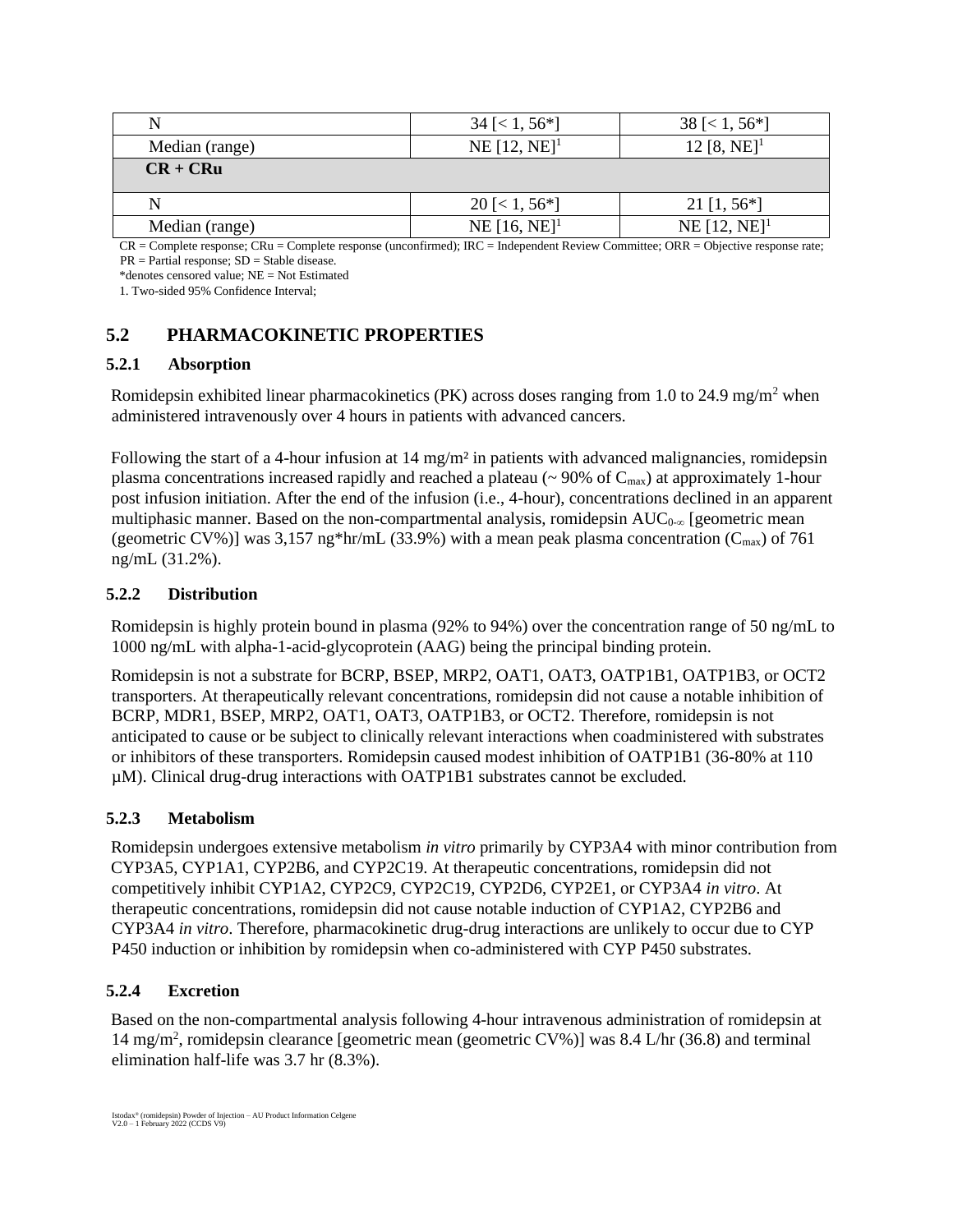#### **5.2.6 Effect of Hepatic Impairment**

In patients with cancer, the pharmacokinetics of romidepsin in 12 patients with normal hepatic function (bilirubin  $\leq$  upper limit of normal (ULN) and aspartate aminotransferase (AST)  $\leq$  ULN), 8 patients with mild hepatic dysfunction (B1: bilirubin  $\leq ULN$  and AST > ULN; B2: bilirubin > ULN but  $\leq 1.5$  x ULN and any AST), 5 patients with moderate hepatic dysfunction (bilirubin > 1.5 x ULN to  $\leq$  3 x ULN and any AST), and 6 patients with severe hepatic dysfunction (bilirubin  $> 3 \times$  ULN and any AST) were compared following a single 4-hour intravenous infusion dose administration of romidepsin at  $14 \text{ mg/m}^2$ ,  $14 \text{ mg/m}^2$ , 7 mg/m<sup>2</sup>, and 5 mg/m<sup>2</sup>, respectively. The geometric mean  $C_{\text{max}}$  values after administration of 14, 7, and  $5 \text{mg/m}^2$  romidepsin in patients with mild, moderate, and severe hepatic impairment were approximately 115%, 96%, and 95% of the corresponding value after administration of 14 mg/m<sup>2</sup> romidepsin in patients with normal hepatic function, respectively. The geometric mean  $(AUC_{\text{inf}})$  values in patients with mild, moderate, and severe hepatic impairment were approximately 144%, 114%, and 116%, respectively of the corresponding value in patients with normal hepatic function. For the 4 cohorts, moderate inter-patient variability was noted for the exposure parameters, as coefficient of variation (CV) ranged from 29 to 56%. Consistent with the overall exposure  $(AUC_{\text{inf}})$  results, compared to the normal hepatic function cohort, romidepsin clearance decreased with increase hepatic impaired function.

The ranges of individual  $C_{\text{max}}$  and  $AUC_{\text{inf}}$  values observed from mild, moderate and severe hepatic impaired patients are similar to the range observed from the normal hepatic function patients. This suggests that for patients with mild, moderate, and severe impaired hepatic function, a dose of 14, 7, and 5 mg/m<sup>2</sup>, respectively, provide similar exposure as compared to patients with normal hepatic function. Therefore, for patients with mild, moderate, and severe hepatic dysfunction, it is recommended to use a starting romidepsin dose of 14 mg/m<sup>2</sup>, 7 mg/m<sup>2</sup>, and 5mg/m<sup>2</sup>, respectively, administered as a 4-hour intravenous infusion on days 1, 8, and 15 of a 28-day cycle.

#### **5.2.6 Medicine Interactions**

Ketoconazole: A medicine interaction clinical trial with the strong CYP3A4 inhibitor, ketoconazole, was conducted in patients with advanced cancer. Following co-administration of  $8 \text{ mg/m}^2$  Istodax (4-hour infusion) with ketoconazole, the overall romidepsin exposure was increased by approximately 25% and 10% for AUC<sub>0-∞</sub> and C<sub>max</sub>, respectively, compared to romidepsin alone, and the difference in AUC<sub>0-∞</sub> was statistically significant. Coadministration of ketoconazole slightly decreased the romidepsin clearance and volume of distribution, but did not have a statistically significant effect on peak exposure  $(C_{\text{max}})$ .

Rifampin: A medicine interaction clinical trial with the strong CYP3A4 inducer, rifampin, was conducted in patients with advanced cancer. Following co-administration of 14 mg/m<sup>2</sup> Istodax (4-hour infusion) with rifampin, the overall romidepsin exposure was increased by approximately 80% and 60% for  $AUC_{0-\infty}$  and Cmax, respectively, compared to romidepsin alone, and the difference between the two treatments was statistically significant. Co-administration of rifampin decreased the romidepsin clearance and volume of distribution by 44% and 52%, respectively. The reasons for this increase are not understood.

## **5.3 PRECLINICAL SAFETY DATA**

#### **5.3.1 Genotoxicity**

Romidepsin was not mutagenic *in vitro* in the bacterial reverse mutation assay (Ames test) or the mouse lymphoma assay. Romidepsin was not clastogenic in an *in vivo* rat bone marrow micronucleus assay when tested to the maximum tolerated dose (MTD) of 1 mg/kg in males and 3 mg/kg in females (6 and 18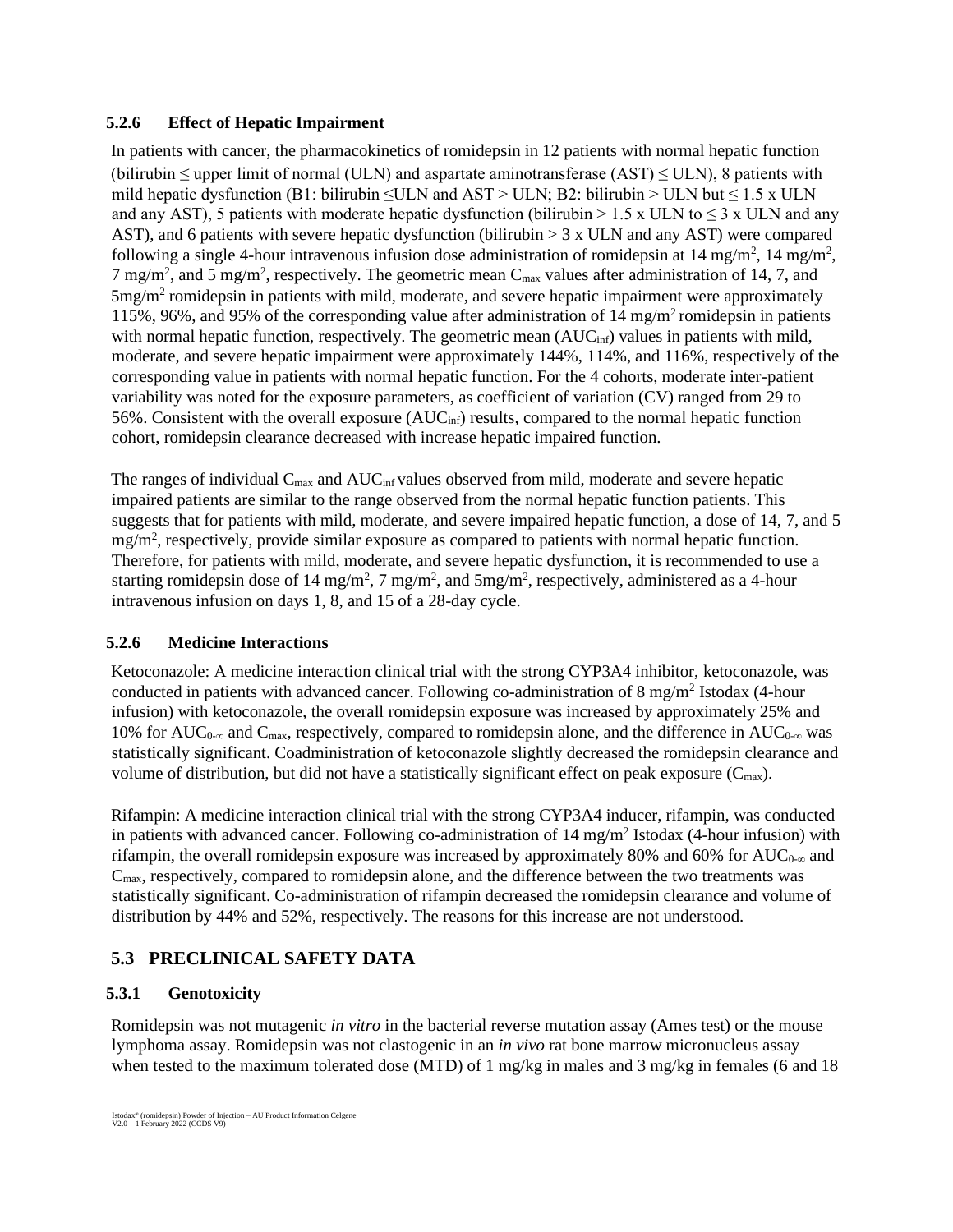$mg/m<sup>2</sup>$  in males and females, respectively). These doses were up to 1.3-fold the recommended human dose, based on body surface area.

## **5.3.2 Carcinogenicity**

Carcinogenicity studies have not been performed with romidepsin.

# **6 PHARMACEUTICAL PARTICULARS**

# **6.1 LIST OF EXCIPIENTS**

Istodax contains Povidone 22 mg per vial (inclusive of 10% overfill used).

## Solvent

2.4 mL (inclusive of overfill to ensure 2.2 mL deliverable volume) of a solution comprising 80% propylene glycol and 20% anhydrous ethanol.

# **6.2 INCOMPATIBILITIES**

Incompatibilities were not identified as part of the registration of this medicine.

# **6.3 SHELF LIFE**

Unopened vial of Istodax (romidepsin) for injection: 36 months Unopened vial of Diluent for Istodax: 36 months

# **6.4 SPECIAL PRECAUTIONS FOR STORAGE**

Store unopened vials of Istodax and solvent below 25°C. Store vials in carton until use.

# **6.5 NATURE AND CONTENTS OF CONTAINER**

Istodax is supplied as a composite pack with a sterile 10 mg single-use vial containing 10 mg of lyophilised romidepsin (vial contains an overfill to 11 mg of romidepsin), and a second sterile vial containing 2.2 mL of diluent (vial contains an overfill to 2.4 mL of solvent).

Istodax 10 mg powder vial: 10 mL glass vial (type I) with a 20 mm butyl rubber stopper.

Solvent: 2 mL glass vial (type I) with a 13 mm butyl Teflon-faced plug stopper.

Istodax composite pack containing 1 vial of romidepsin and 1 vial of solvent.

# **6.6 SPECIAL PRECAUTIONS FOR DISPOSAL**

Any unused product or waste material should be disposed of in accordance with local requirements for disposal of cytotoxic compounds.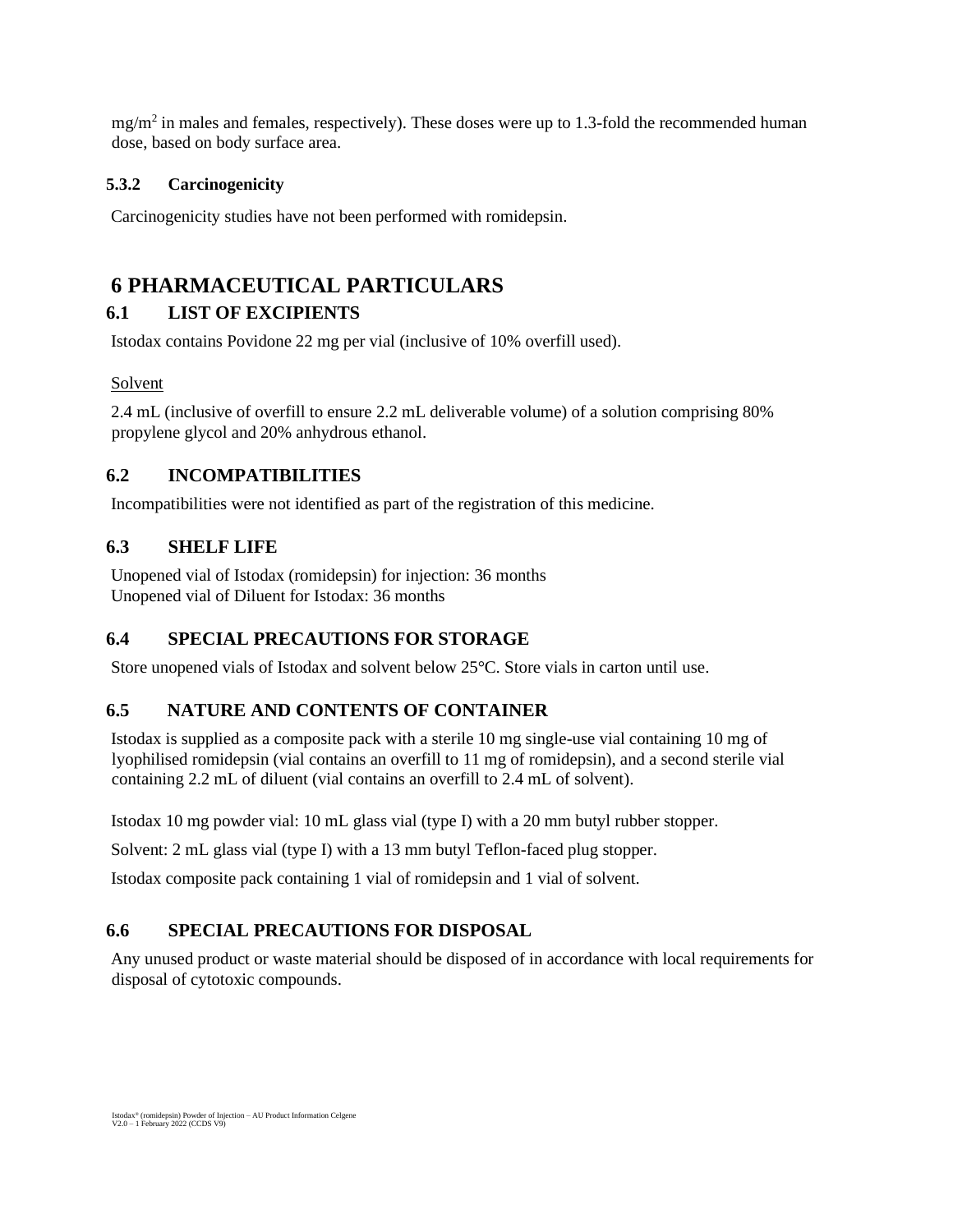# **6.7 PHYSICOCHEMICAL PROPERTIES**

|                    | н                                                                                                                                                                 |
|--------------------|-------------------------------------------------------------------------------------------------------------------------------------------------------------------|
| Chemical structure | $CH3$ HN<br>CH <sub>3</sub><br>S΄ <sub>HN</sub><br>> S<br>$H_3C$<br>п<br><b>NH</b><br>HN<br>.H<br>CH <sub>3</sub>                                                 |
|                    | Н<br>CH <sub>3</sub><br>O                                                                                                                                         |
| CAS number         | 128517-07-7                                                                                                                                                       |
| Molecular formula: | $C_{24}H_{36}N_{4}O_{6}S_{2}$                                                                                                                                     |
| Molecular weight:  | 540.71                                                                                                                                                            |
| ATC code:          | L01XX39                                                                                                                                                           |
| Chemical name:     | $(1S, 4S, 7Z, 10S, 16E, 21R)$ -7-ethylidene-4,21-bis(1-<br>methylethyl)-2-oxa-12,13-dithia-5,8,20,23-<br>tetraazabicyclo[8.7.6]tricos-16-ene-3,6,9,19,22-pentone. |

# **7 MEDICINE SCHEDULE (POISONS STANDARD)**

Schedule 4 (Prescription Only Medicine)

# **8 SPONSOR**

Celgene Pty Limited Level 2, 4 Nexus Court Mulgrave, Vic 3170 Australia. Telephone: 1800 CELGENE (1800 235 4363)

# **9 DATE OF FIRST APPROVAL**

07 August 2013

# **10 DATE OF REVISION**

1 February 2022